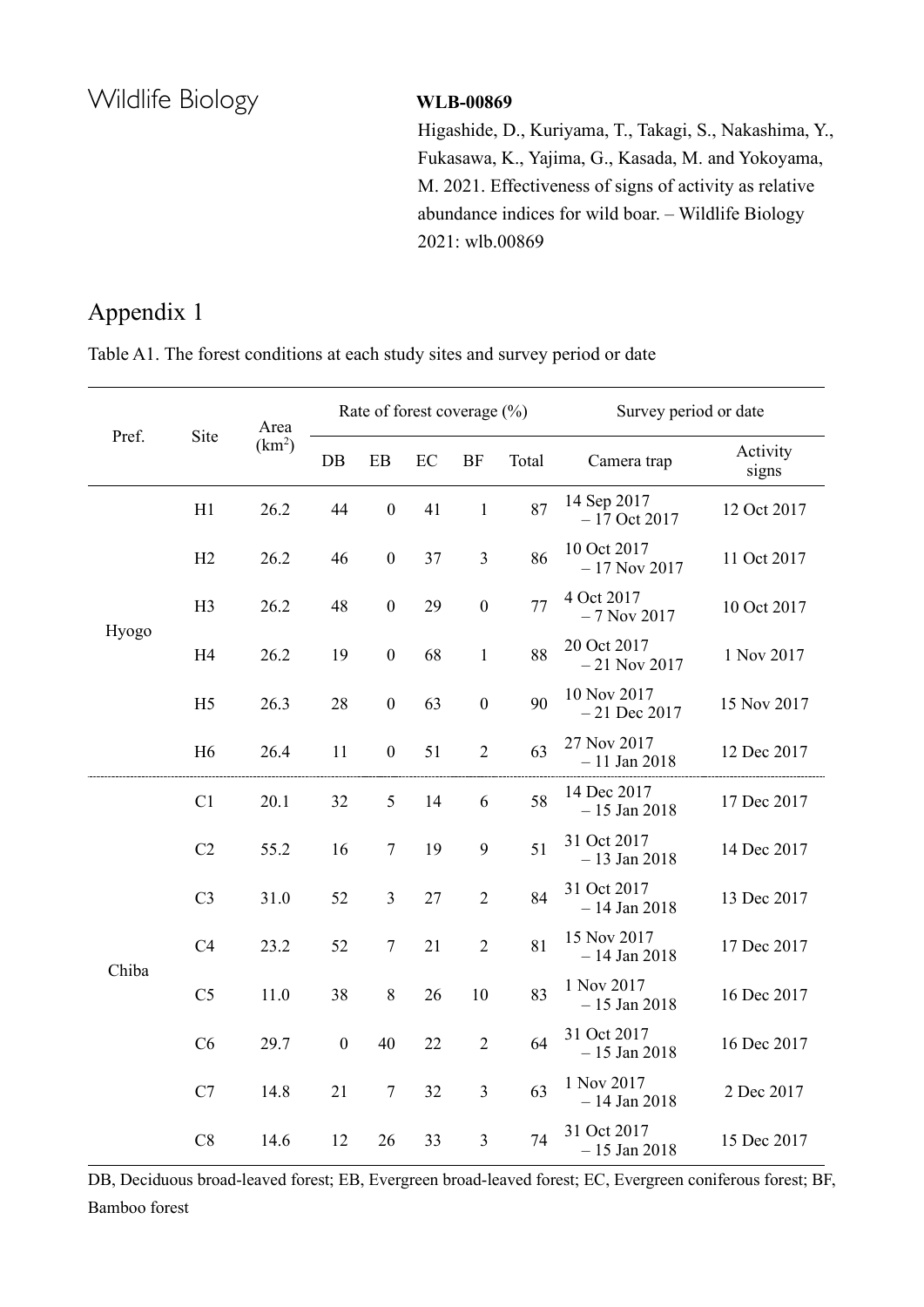

Figure A1. Example of activity signs of wild boar; a) the digging marks (independent pit is surrounded by white line and mounds are surrounded white dash line); b) the rubbing marks with mud attached on the tree trunk (white arrows)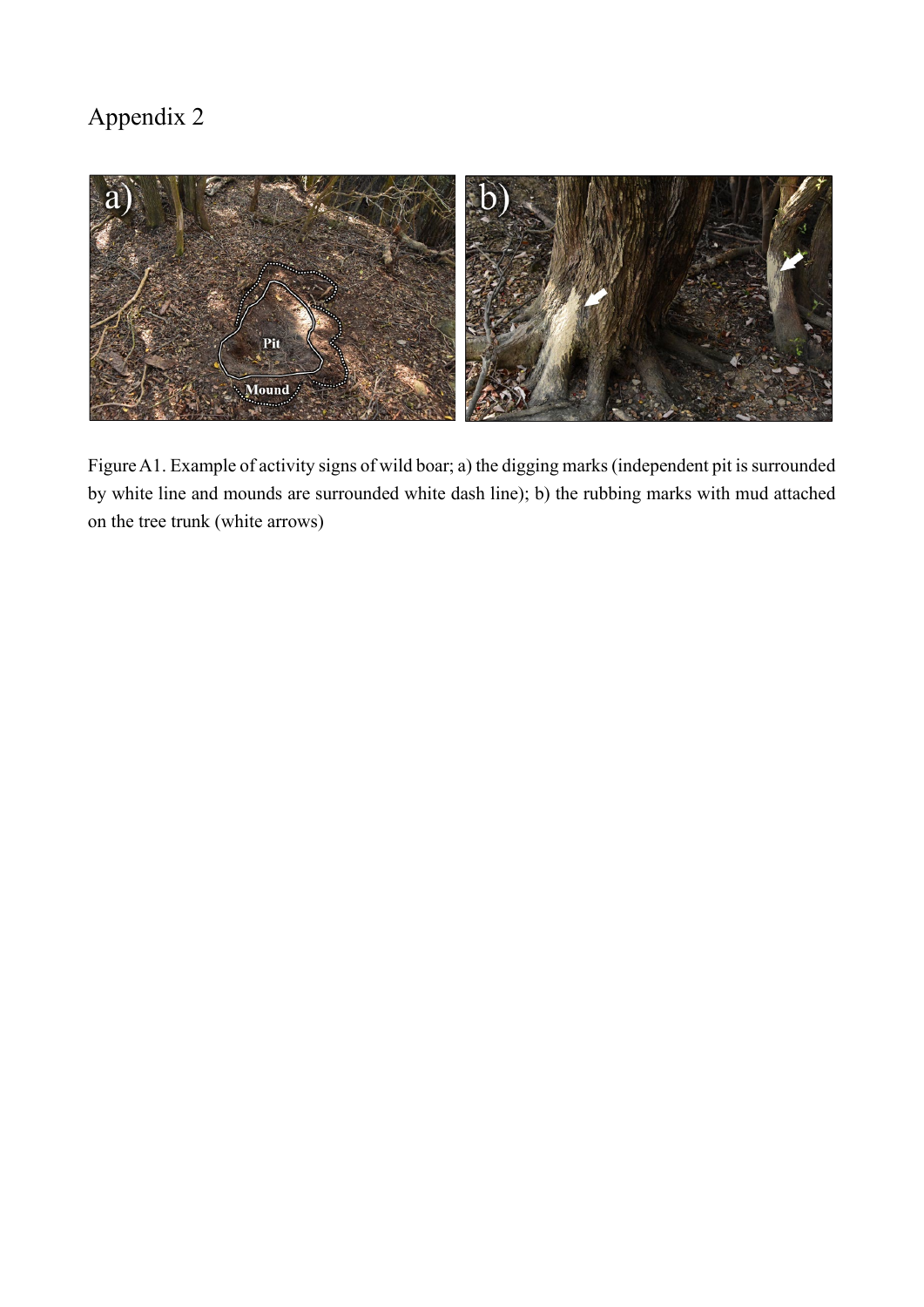

Figure A2. View area, detection area and focal area of each infrared-triggered cameras (Bushnell Trophy Cam HD, Bushnell Trophy Cam Aggressor and Browning Strike Force HD Pro) which we used in this study.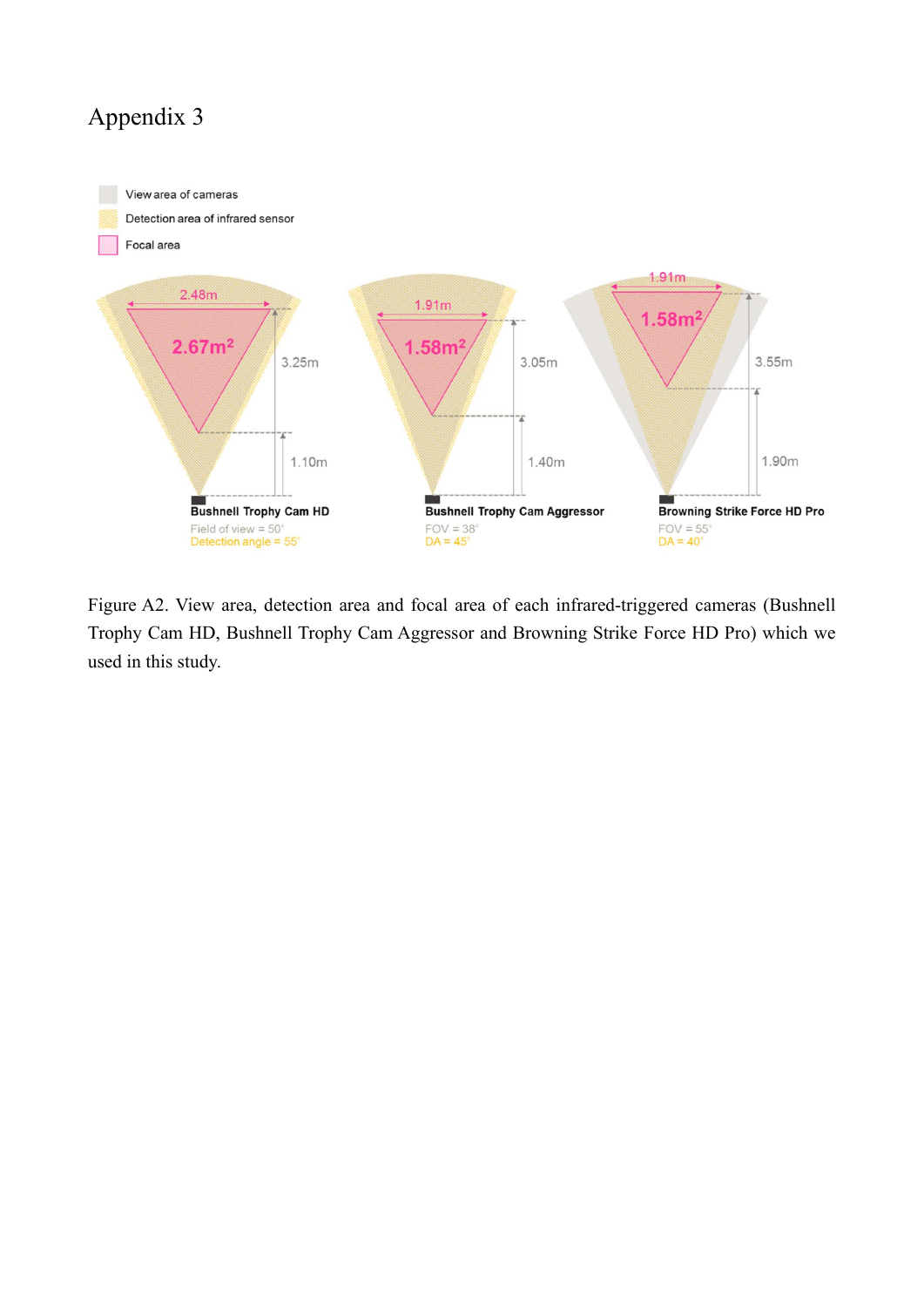Table A2. Selection of the distribution for staying time in the focal area by WAIC. We ran three MCMC chains in parallel for 20 000 iterations for each distribution models, following a burn-in period of 20 000 iterations of each chains and thinning to every 20th sample. A gamma distribution with shape  $(0.001)$  and rate parameters  $(0.001)$  were used as the prior distribution for rate parameter of exponential distribution. The prior distributions of shape and rate parameters for gamma and Waible distributions were assigned the gamma distribution with shape (0.001) and rate parameters (0.001). The prior distributions of mean and precision for log-normal distribution were assigned the gamma distribution with shape (0.001) and rate parameters (0.001).

| <b>Distributions</b> | <b>WAIC</b> | $\Delta$ WAIC |
|----------------------|-------------|---------------|
| Gamma                | 6020        | 0             |
| Exponential          | 6036        | 16            |
| Log-normal           | 6045        | 25            |
| Weibull              | 8023        | 2003          |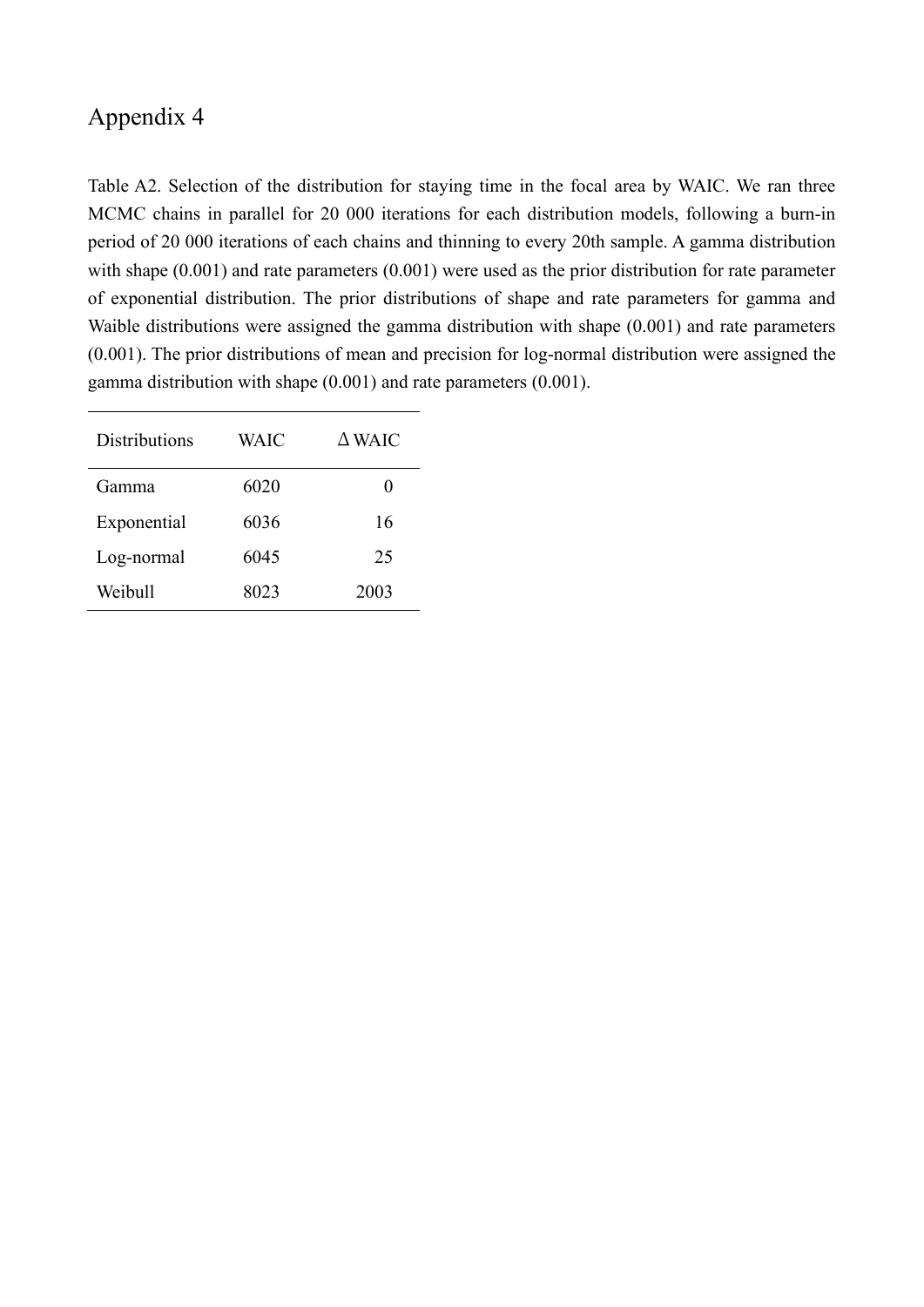Table A3. Selection of the distribution for the number of encounters by WAIC. We ran three MCMC chains in parallel for 20 000 iterations for each distribution models, following a burn-in period of 20 000 iterations of each chains and thinning to every 20th sample. A gamma distribution with shape (0.001) and rate parameters (0.001) was used as the prior distribution for size parameter of negative binomial distribution. The prior distribution of probability parameter for Bernoulli distribution on each zero-inflated models was assigned the uniform prior value from 0 to 1.

| <b>Distributions</b>            | <b>WAIC</b> | $\triangle$ WAIC |
|---------------------------------|-------------|------------------|
| Zero-inflated negative binomial | 1003        | $\theta$         |
| Negative binomial               | 1116        | 113              |
| Zero-inflated Poisson           | 1205        | 202              |
| Poisson                         | 2250        | 1247             |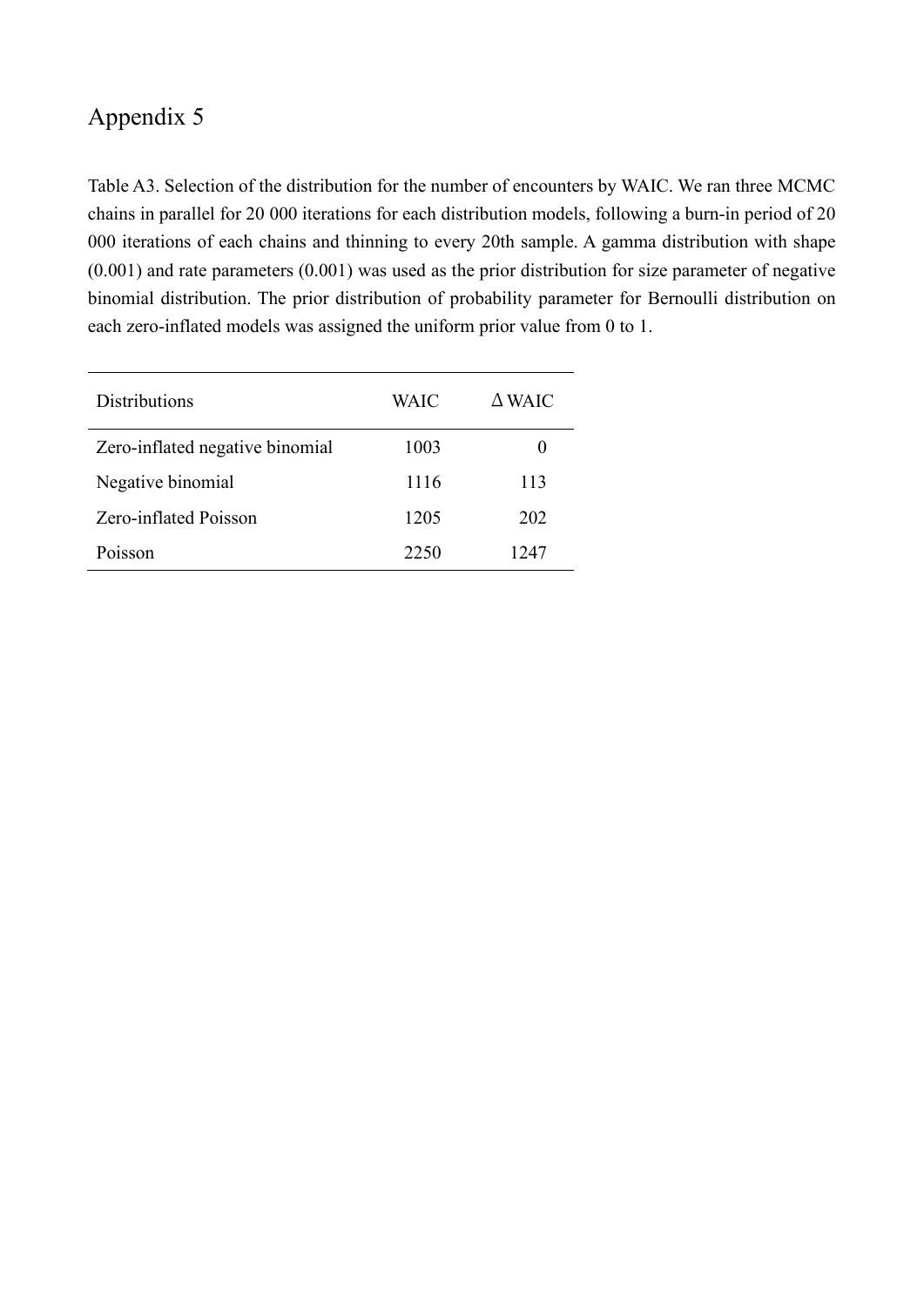

Figure A3. Activity pattern for wild boar in a) Hyogo prefecture and b) Chiba prefecture, Japan. The number of encounter that boars entered the focal area of infrared-triggered camera every hour (histogram), and kernel density (red curved line) estimated by the package activity in R (Rowcliffe et al. 2014).